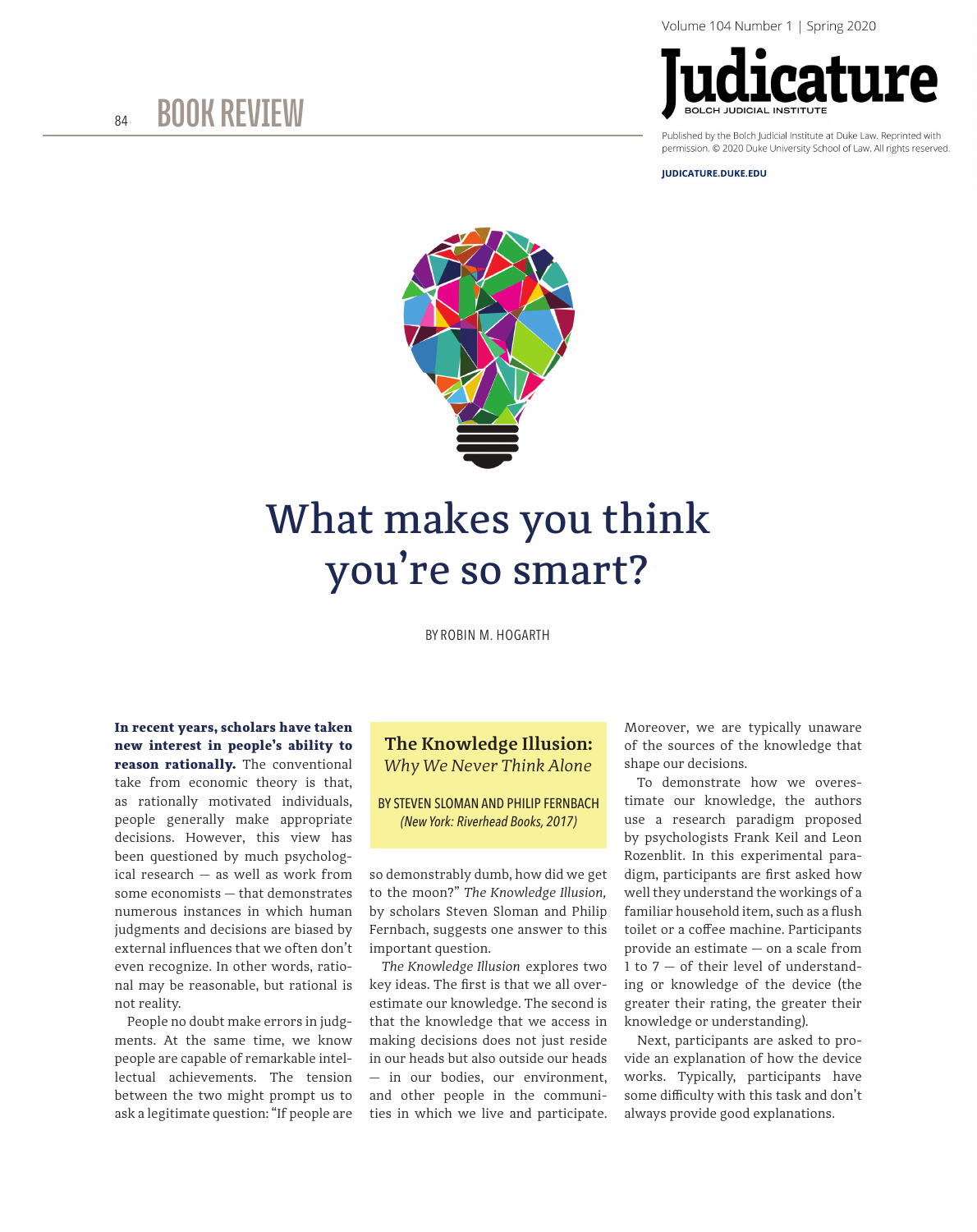Third, after making their explanations explicit, participants are asked to reassess their level of knowledge about the device on the same scale used in the first task. The main result is that participants' reassessments of their knowledge are typically lower than their initial judgments. In other words, having to make an explicit statement of understanding leads people to realize that their knowledge is not as complete as they had thought. The study suggests that people are generally overconfident in their beliefs about what they know and suffer from "the knowledge illusion."

Why, then, do people not systematically make more mistakes when taking actions that are guided by explicit reasoning? The authors say it's because people have access to more information than what is revealed by their explicit attempts to reason. Cognition not only makes use of the information in the head, but also draws on the information suggested by the movements of one's body, the comments and actions of others, and sources throughout the environment — what the authors dub "the community."

In other words, cognition captures information from a wide range of sources that are both internal and external to the individual. We typically are not aware of this process. But we don't need to be: There is no real need to understand how information gained from the "outside" works, because we can learn to simply make use of it. For example, when driving an automobile, you don't need to know how certain devices (such as lights or gears) function; you just need to know how to flip the right switch or press the right pedal. Your understanding may not be explicit, but you are in an environment that does not require you to make it so. Clearly, in today's world we interact

Cognition not only makes use of the information in the head, but also draws on the information suggested by the movements of one's body, the comments and actions of others, and sources throughout the environment — what the authors dub "the community."

with many devices that don't require explicit knowledge, and they are useful precisely because of this fact.

As the authors tell us in the very subtitle of the book, "we never think alone." We may think that our actions reflect only the thoughts in our own heads but, in fact, we call on much information that lies outside. The bias is not so much that we are overconfident in our knowledge, but that we ignore the fact that our actions draw on these external sources of information.

The authors, both cognitive scientists (Sloman is a professor of cognitive, linguistic, and psychological sciences at Brown University, and Fernbach is professor of marketing at the University of Colorado's Leeds School of Business) also stress the notion that people deal with the complexities of understanding the environments in which they live by developing causal mental models of phenomena. Almost by definition, these models cannot match the complexity of the actual phenomena they address. Such models nonetheless serve a useful goal: namely, to guide the actions people take. Once again, our impoverished representations of causal relationships can be

corrected and augmented by information that lies "outside" the head.

In a discussion of collective decision making, Sloman and Fernbach helpfully analogize to beehives. Each individual bee knows what it has to do but is ignorant about what others do. Collectively, however, the actions of all the bees contribute to the greater good of the hive, which benefits from all the different individual inputs. Here, the authors argue that, at an individual level, we are typically overconfident in our knowledge but that, at the aggregate level, our mistaken beliefs can be moderated by information from external sources.

The goal of thought is to aid in action, and society's "beehive" way of overcoming the limitations of the way we individually access and process information has much to recommend it; even when individuals are not clear about the way to move forward, their contributions to the collective help create progress. There is, however, one notable caveat: The information synthesized by the community must actually solve the problems at hand rather than create dysfunctional consequences. It is not clear that one can rely on this mechanism when facing entirely new problems or during periods of environmental turbulence.

stand more than we do." They go on ▶ Sloman and Fernbach write well for a general audience, and their explanations of many phenomena were a pleasure to read. The early chapters of the book convincingly explicate their thesis about the chronic overestimation of knowledge and the reliance on "external" sources of information. "Because we confuse the knowledge in our heads with the knowledge we have access to," they say, "we are largely unaware of how little we understand. We live with the belief that we under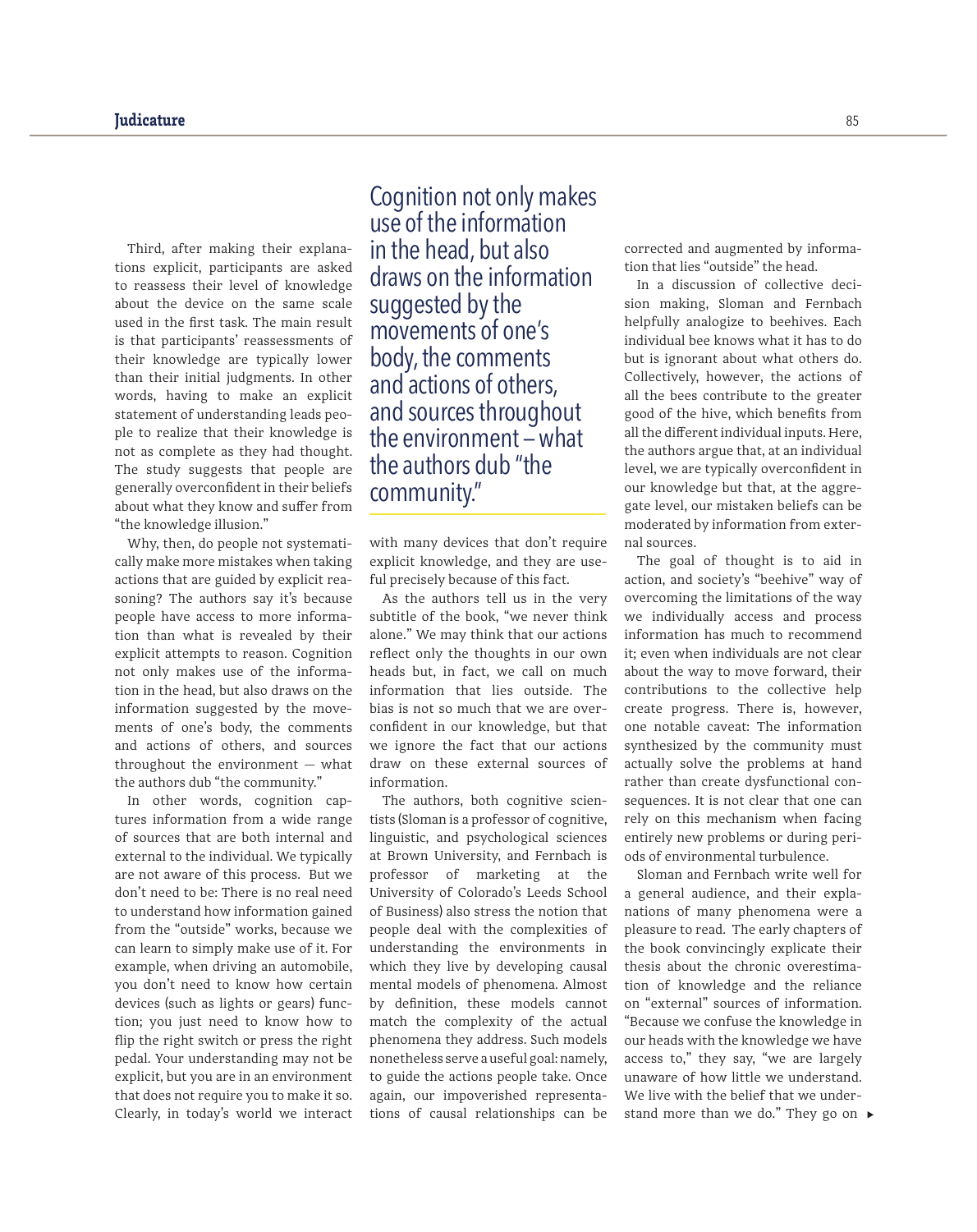to posit that "many of society's most pressing problems stem from this illusion" (p. 129).

In my view, what Sloman and Fernbach achieve in those first chapters of the book is to provide a general and interesting hypothesis that appears to explain why people are generally overconfident in their knowledge. People are unaware of the extent to which they depend on knowledge in "the community."

But while this broad hypothesis seems plausible, it does not clearly explain human irrationality in a wide range of tasks. Too much depends on the validity of the information that is accessed in the community. Is the community information always "correct," or does it also bias thoughts in systematic ways? When and why do these alternative outcomes occur? Sloman and Fernbach don't tell us and, indeed, it would be difficult for them to do so. Instead, they ask us to respect their general hypothesis and then explore different situations and problems that can be illuminated by giving it credence.

The thesis is both comprehensive and bold, and the authors — who are clearly accomplished scientists — provide many arguments that seem to make sense. Indeed, the reader is presented with many well-articulated passages that support the thesis. It is also fun to read.

But what should we make of the fact that we are typically unaware of the border between internal and external information? Much clearly depends on the nature of the external information that we access. Is this relevant or irrelevant to the situation at hand? More importantly, does it lead to decisions that are or are not appropriate?

My comments might seem unfair because  $-$  in the second half of the

Sloman and Fernbach question whether a person's intelligence can be represented by a single number, such as the score on an IQ test. Instead, they argue, one should think about people in the context of the community or group in which they are active, and then ask what the person's knowledge adds to what is needed by the group.

book — Sloman and Fernbach deal with a range of important issues for which the hypothesis does seem to apply quite nicely. These include chapters on technology, science, and politics, and — perhaps most effectively — meditations on what it means for a person to be "smart."

In the realm of technology, the authors emphasize the importance of the internet as a source of external information. Just consulting the internet about a topic apparently makes people feel more knowledgeable about that topic than topics they have not explicitly searched. Society's newfound dependence on the internet suggests that people today may feel more knowledgeable than they did just a few years ago.

The internet can be seen as a force for good — people have rapid access to a wide range of information, and it may not matter whether they are deluded into thinking that they really know more. However, as others have articulated, the internet undoubtedly plays a role in creating "bubbles" that capture people's minds and causing people

to resist new information. It has also undoubtedly contributed to the dissemination of "fake" news.

Sloman and Fernbach also have interesting comments about the use and growth of artificial intelligence and, in particular, of machine-learning algorithms. They view as unreasonable the fear that these algorithms will eventually replace humans. Although the authors admit algorithms are becoming faster and more comprehensive, they also believe algorithms are just useful tools that cannot really challenge humans. That is because, as tools, the products of artificial intelligence will always lack "intentionality," which the authors view as the distinctive aspect of human thought. These insights are interesting but fail to connect to the authors' central hypothesis.

By contrast, the authors' comments about what makes a person "smart" readily and effectively realize their hypothesis. In brief, Sloman and Fernbach question whether a person's intelligence can be represented by a single number, such as the score on an IQ test. Instead, they argue, one should think about people in the context of the community or group in which they are active, and then ask what the person's knowledge adds to what is needed by the group. If the group is lacking in the skills displayed by the individual, then that individual should be considered "smart." If, on the other hand, the person's abilities are already present among other group members, then that person would not be considered "smart." In other words, the assessment of intelligence is conditional on the characteristics of particular groups. What is interesting about this suggestion is the notion that intelligence is considered to be a consequence of a person's unique informational input to the community. Change the community, and